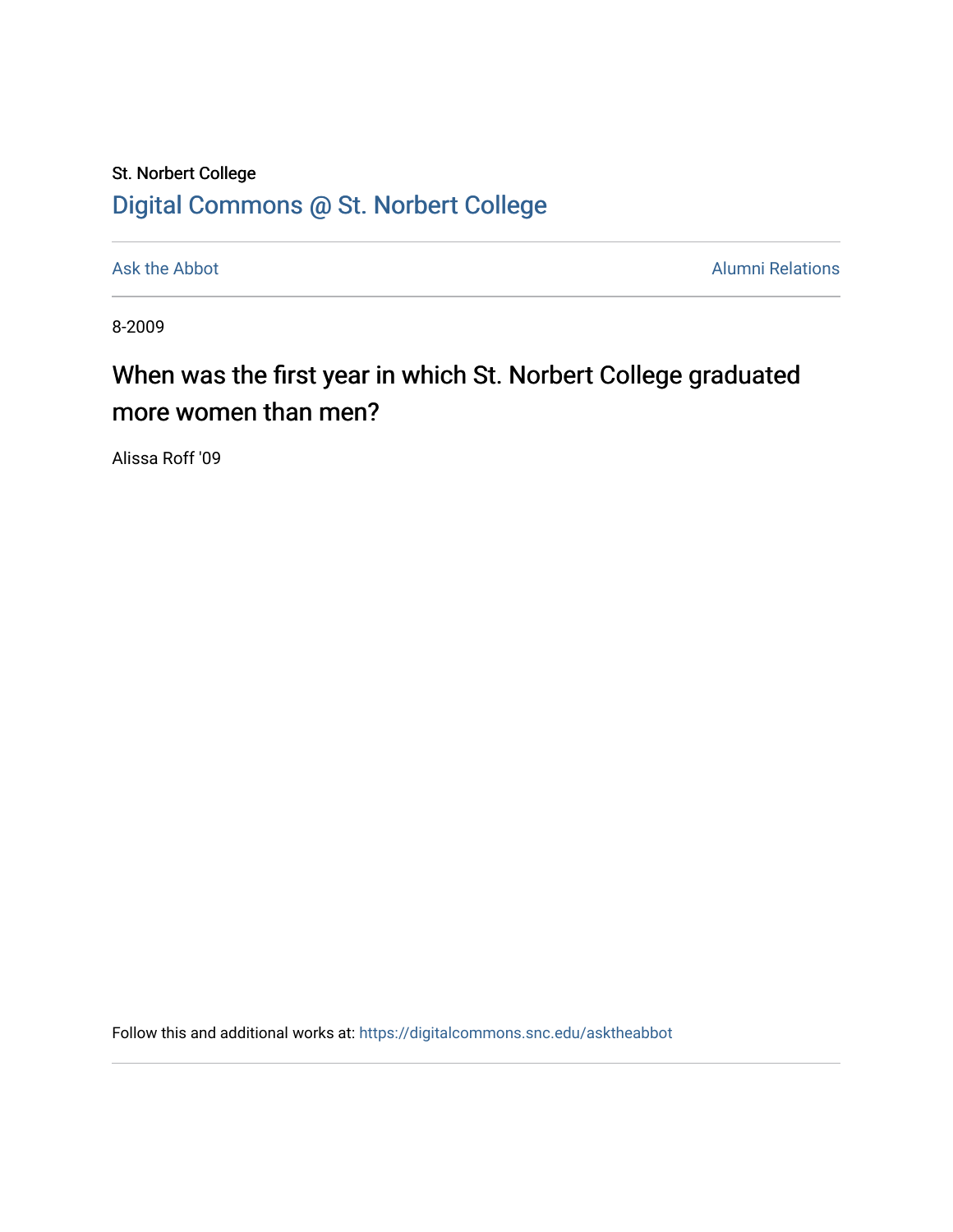

[Academics](https://www.snc.edu/academics) [Admission](https://www.snc.edu/admission) [Campus Life](https://www.snc.edu/campuslife) [Living Norbertine](https://www.snc.edu/livingnorbertine) [Athletics](https://www.snc.edu/athletics) [About](https://www.snc.edu/about)

Q

Giving

to SNC

[Alumni](https://www.snc.edu/alumni/)  $\geq$  [Ask the Abbot](https://www.snc.edu/alumni/abbot/)  $\geq$  August 2010 合

### [Alumni](https://www.snc.edu/alumni/index.html)

[Events & Reunions](https://www.snc.edu/alumni/event/index.html) [Behind the Arch](https://www.snc.edu/alumni/event/behindthearch/) [Benefits and Services](https://www.snc.edu/alumni/benefits.html) [Get Involved](https://www.snc.edu/alumni/getinvolved.html) [Give to SNC](http://giving.snc.edu/) [Alumni Awards](https://www.snc.edu/alumni/awards/index.html) [Knight Lights](https://www.snc.edu/alumni/knightlights/index.html) [Alumni-Owned](https://www.snc.edu/alumni/directory/index.html) [Businesses Network](https://www.snc.edu/alumni/directory/index.html) [Alumni Board](https://www.snc.edu/alumni/alumniboard.html) [Student Alumni](https://www.snc.edu/alumni/saa.html) [Ambassadors](https://www.snc.edu/alumni/saa.html) [Staff](https://www.snc.edu/alumni/contactus.html)

# August 2010 Question:

Dear Abbot Pennings,

When was the first year in which St. Norbert College graduated more women than men?

Alissa Roff '09

#### Answer:

My dearest Alissa,

Thank you for your thoughtful inquiry. As you know, St. Norbert College, an all-male institution for 54 years, has seen in recent years more women students enrolled than men. It was in 1952 that the college officially transitioned to coeducation and, by the end of the following decade, women's enrollment quite equaled that of the men. And in 1969, 170 women received degrees, making that year the first to see more women than men graduate from the college.

This time in the history of our beloved institution is one of which I'm certainly proud. Female students thrived in the 1960s. In fact, in the year 1960 itself, they earned 27 out of 45 places on the first quarter's Dean's List. Women held four of the five editorial positions at the St. Norbert Times. Indeed, three female sororities already existed on campus at the start of that remarkable decade.

I recall the many successes of the first full-time women students at St. Norbert. The first coed class consisted of 24 women, who commuted from the surrounding area.



### Ask the Abbot

As the founder of St. Norbert College, and having a prime seat in the center of campus throughout the years, I, Abbot Bernard Pennings, hold the answers to many of your burning questions about the college. [Submit Your Question](https://www.snc.edu/alumni/abbot/index.html)